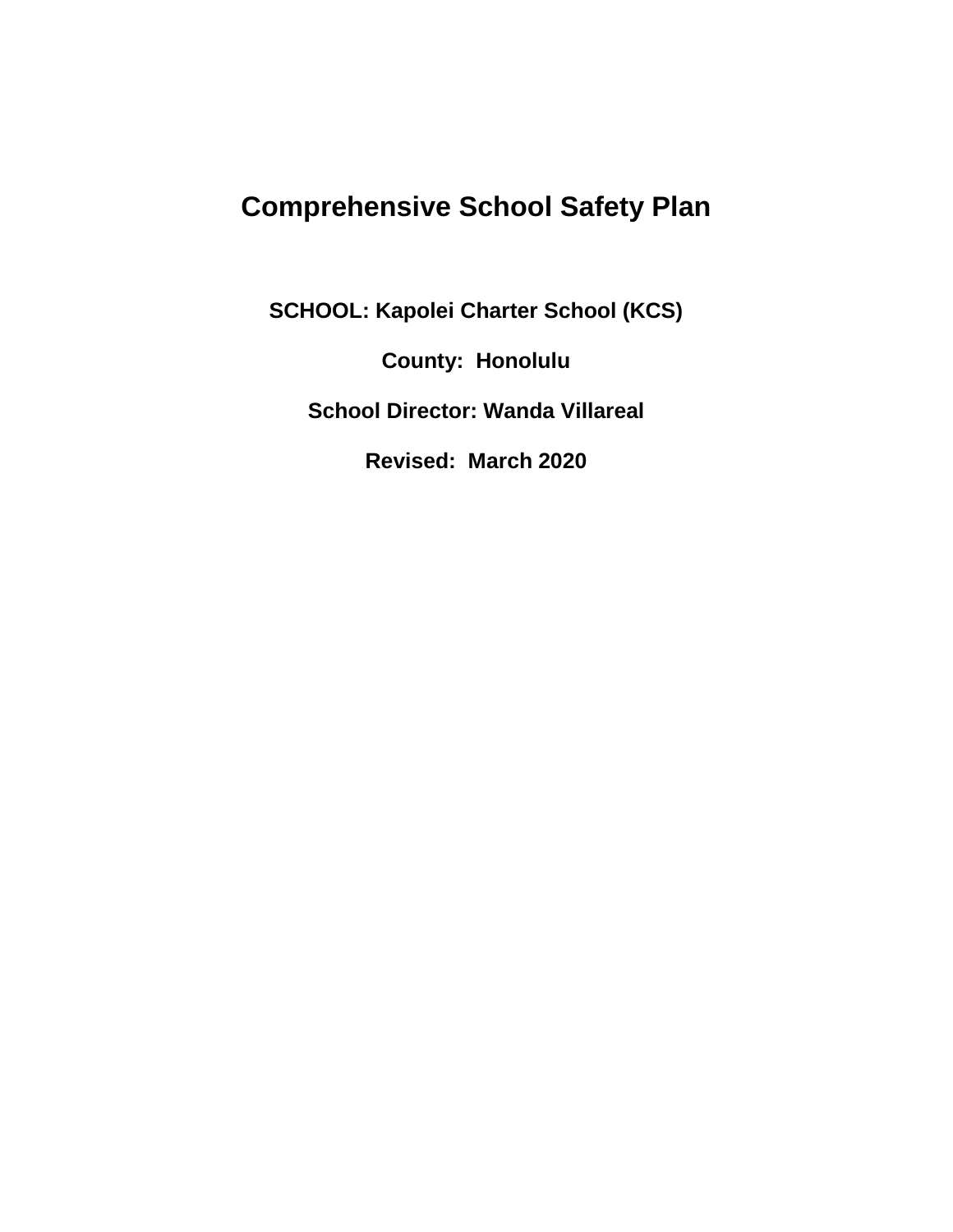## **Comprehensive Safety Plan**

#### **Purpose:**

A plan to develop strategies aimed at the prevention of, and education, about natural disasters, emergency procedures, and potential incidents involving crime and violence on the school campus.

#### **Philosophy, Goals, Objectives and Comprehensive Plans**

Kapolei Charter School (KCS) recognizes that student and staff have the right to a safe and secure campus where they are free from physical and psychological harm. KCS is fully committed to maximizing school safety and to creating a positive learning environment that includes strategies for violence prevention and high expectations for student conduct, responsible behavior, and respect for others.

The School Safety Committee analyzes the needs assessment of school safety on campus and atschool related functions. The following Safe School Plan has been developed to address the following:

#### **Campus Security Strategies**

#### **Exterior Traffic, Safety Cameras, Security, and Communications Procedures**

All visitors to KCS are expected to check in at the main office and wear a guest pass while on campus. A campus staff/supervisor monitors school security and safety. Students may not leave campus during school hours without permission from the main office and authorized by their parent/guardian. Parents must provide KCS with information as to how their children may exit school campus after hours.

Parking and traffic regulations are in place to ensure the safety of all students, and to maintain the appropriate academic atmosphere throughout the day within the KCS campus and with KCS neighbors. All vehicles parked by school staff or students must be registered at the main office. Parking is located in front of the KCS building. Anyone transporting a student to the school may only drop off/pick-up at the designated area and time. Guests must park in marked parking stalls and register the vehicle at the front desk. Loitering of any kind is not permitted in the parking areas.

The school phone/email system, intercom, school website, and social media will be used to communicate information. A school-wide intercom allows administrators to notify students and teachers of emergencies. All classrooms are equipped with telephones that permit classroom teachers and other staff to communicate with the office and access emergency services. Parents will be notified by phone or e-mail if necessary. Examples are when there is an emergency that necessitates school closure, school re-opening after a disaster, medical emergency, or a code of conduct violation by a student.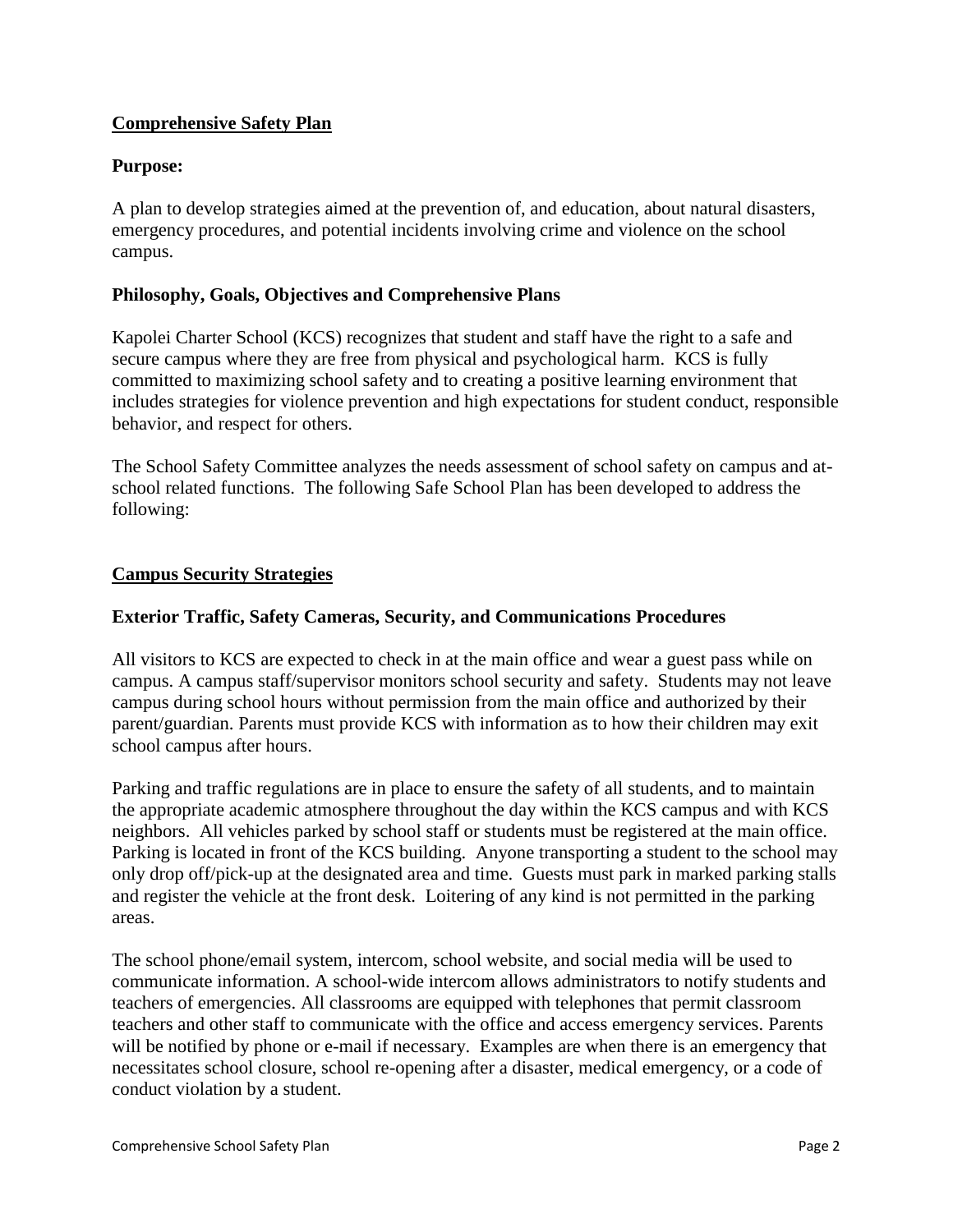#### **School Safety Committee**

KCS has a Safety Committee that oversees and reviews the School Safety Plan. The Committee meets quarterly to address issues. Its members include: School Director, Teacher/s, Parent of Child attending KCS, the Goodwill Hawaii Director of Facilities and Risk Management, and the Goodwill Hawaii Safety Manager.

#### **Assessment of Physical Environment**

The School Safety Committee will ensure a safety captain or other school personnel, conduct safety inspections. The safety captain will conduct regular monthly inspections. S/he will also work with other outside parties, such as the Honolulu Fire Department, to conduct semi-annual inspections as scheduled in the Safety Calendar. The School Safety Committee will schedule the same. Building's Safety Manager will also conduct unannounced inspections on a regular basis.

All inspection reports will be submitted to the School Safety Committee and copies provided to the School Director. All discrepancies will be addressed and corrected accordingly to ensure a safe school environment.

## **Disaster Procedures, Routine and Emergency**

Staff members receive the following Emergency Procedures Guidelines to follow in the event of various emergencies. The procedures are reviewed periodically at staff and/or safety committee meetings and are practiced through quarterly school-wide drills. Additionally, the KCS notification system can be used to notify staff, students and parents regarding emergency situations that occur when school is not in session, as defined on page 2.

#### **EMERGENCY PROCEDURES**

**Emergency Response and Evacuation Procedures Book (Red Emergency Book) are to be placed by the nearest room exit.**

| <b>Emergency</b>       | <b>Signal</b>                               | <b>Action</b>                                                                                                                                                                                                                                                                                                                                                                                                                                                 |
|------------------------|---------------------------------------------|---------------------------------------------------------------------------------------------------------------------------------------------------------------------------------------------------------------------------------------------------------------------------------------------------------------------------------------------------------------------------------------------------------------------------------------------------------------|
| <b>Fire/Evacuation</b> | Fire Alarm<br>All clear: PA or<br>Megaphone | Teacher retrieves the attendance roster.<br>Students exit in single file, walking to their<br>designated safe zone.<br>Teacher or designated student turns off lights and<br>closes the door.<br>Students line up in their designated safe zone.<br>Teacher takes attendance and completes the<br>evacuation status sheet. Continues to monitor the<br>line.<br>Teacher and students are to remain in line until<br>School Director/designee gives all clear. |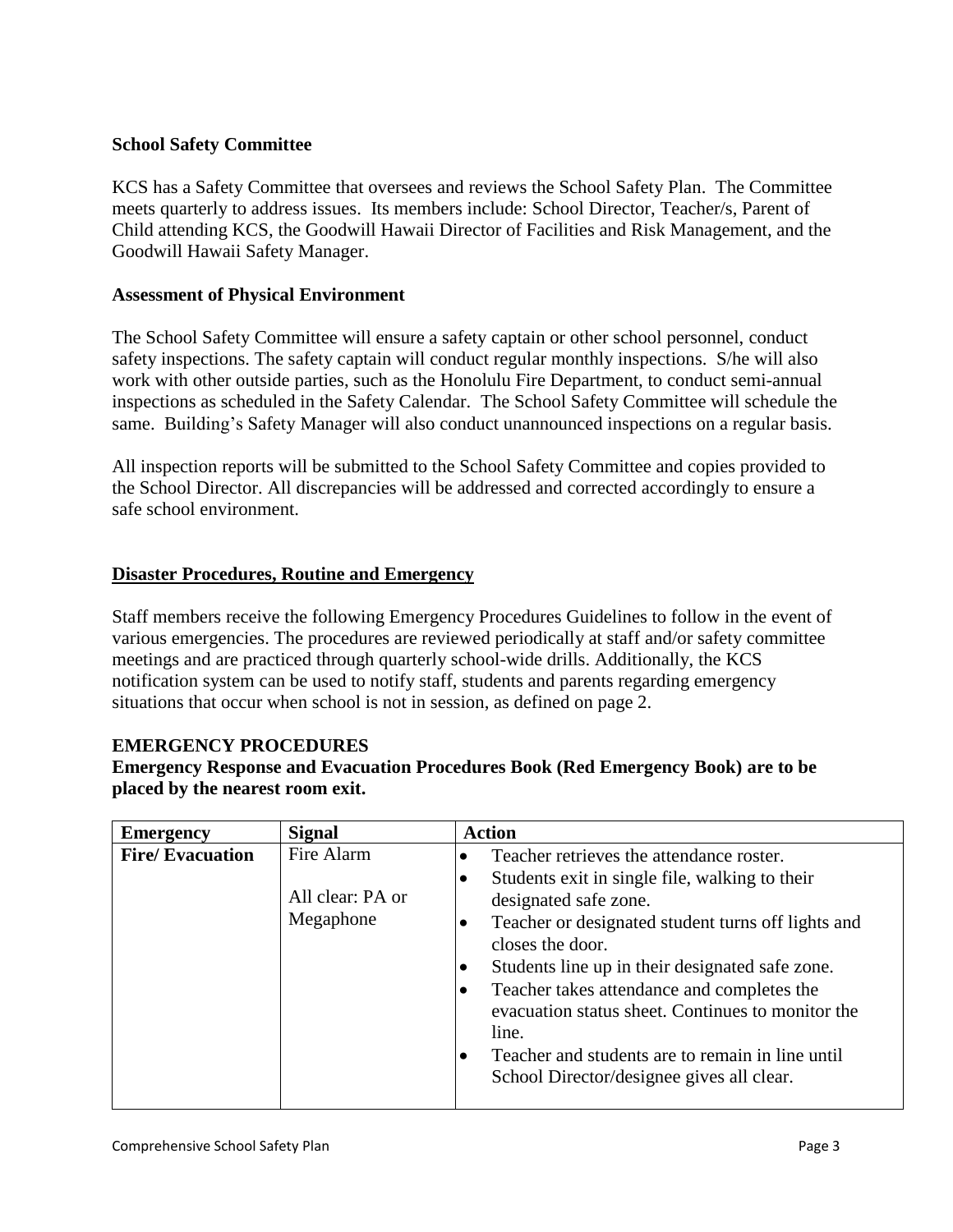| <b>Earthquake</b><br><b>Intruder on</b><br>campus/Hostile<br><b>Act/Lock down</b> | You will feel the<br>earthquake or hear<br>an announcement<br>over the PA<br>All clear:<br>PA announcement or<br>Megaphone<br>Verbal/PA "Code<br>Green"<br>All clear: School<br>Director/designee or<br>police give official<br>word given over PA<br>or room to room | Students and teacher duck and cover under the<br>$\bullet$<br>nearest desk or table, protect neck and head. Stay<br>away from windows.<br>Place the appropriate placard in your window to<br>$\bullet$<br>indicate injured/handicapped persons in your area.<br>"Shelter in place" until further notice.<br>$\bullet$<br>It will be communicated with via PA, e-mail, or<br>$\bullet$<br>phone to continue to "shelter in place" or evacuate.<br>If evacuation is necessary:<br>Teacher retrieves the attendance roster.<br>$\bullet$<br>Students exit in single file, walking to their<br>$\bullet$<br>designated safe zone.<br>Students line up in their designated safe zone.<br>$\bullet$<br>Teacher takes attendance and completes emergency<br>$\bullet$<br>status sheet. Continues to monitor the line.<br>Teacher and students are to remain in line until<br>$\bullet$<br>School Director/designee gives all clear<br>If possible, "Run" (Escape) or "Hide" (Lock Down),<br>$\bullet$<br>or "Fight" if necessary.<br>If "Lock Down" is called, gather students into<br>$\bullet$<br>buildings.<br>All other teachers/staff will immediately lock doors,<br>$\bullet$<br>shut blinds and turn off lights.<br>Students are to kneel/lay on floor behind turned over<br>$\bullet$<br>desks.<br>OR gather in a designated blind spot. No one is to go<br>$\bullet$<br>near windows/doors.<br>If possible, teacher will check email for information<br>$\bullet$<br>(School Director/designee will communicate with<br>teachers ASAP).<br>If possible, teacher will take roll and report any<br>$\bullet$<br>missing, injured or extra students to front office via<br>email.<br>DO NOT USE CLASSROOM PHONES<br>$\bullet$<br>Staff and Students are not to leave the room<br>$\bullet$ |
|-----------------------------------------------------------------------------------|-----------------------------------------------------------------------------------------------------------------------------------------------------------------------------------------------------------------------------------------------------------------------|--------------------------------------------------------------------------------------------------------------------------------------------------------------------------------------------------------------------------------------------------------------------------------------------------------------------------------------------------------------------------------------------------------------------------------------------------------------------------------------------------------------------------------------------------------------------------------------------------------------------------------------------------------------------------------------------------------------------------------------------------------------------------------------------------------------------------------------------------------------------------------------------------------------------------------------------------------------------------------------------------------------------------------------------------------------------------------------------------------------------------------------------------------------------------------------------------------------------------------------------------------------------------------------------------------------------------------------------------------------------------------------------------------------------------------------------------------------------------------------------------------------------------------------------------------------------------------------------------------------------------------------------------------------------------------------------------------------------------------------------------------------------------------------------|
|                                                                                   |                                                                                                                                                                                                                                                                       | Stay in position until given the OFFICIAL WORD/<br>all clear.                                                                                                                                                                                                                                                                                                                                                                                                                                                                                                                                                                                                                                                                                                                                                                                                                                                                                                                                                                                                                                                                                                                                                                                                                                                                                                                                                                                                                                                                                                                                                                                                                                                                                                                              |
| <b>Bomb Threat/</b><br><b>Evacuation</b>                                          | Announcement over<br>PA "Emergency<br>situation is Detected<br>in the Building, Exit<br>the Building"                                                                                                                                                                 | A verbal order to evacuate or the teacher will check<br>$\bullet$<br>e-mail if asked to do so over PA system. (School<br>Director/designee will communicate with teachers<br>ASAP).                                                                                                                                                                                                                                                                                                                                                                                                                                                                                                                                                                                                                                                                                                                                                                                                                                                                                                                                                                                                                                                                                                                                                                                                                                                                                                                                                                                                                                                                                                                                                                                                        |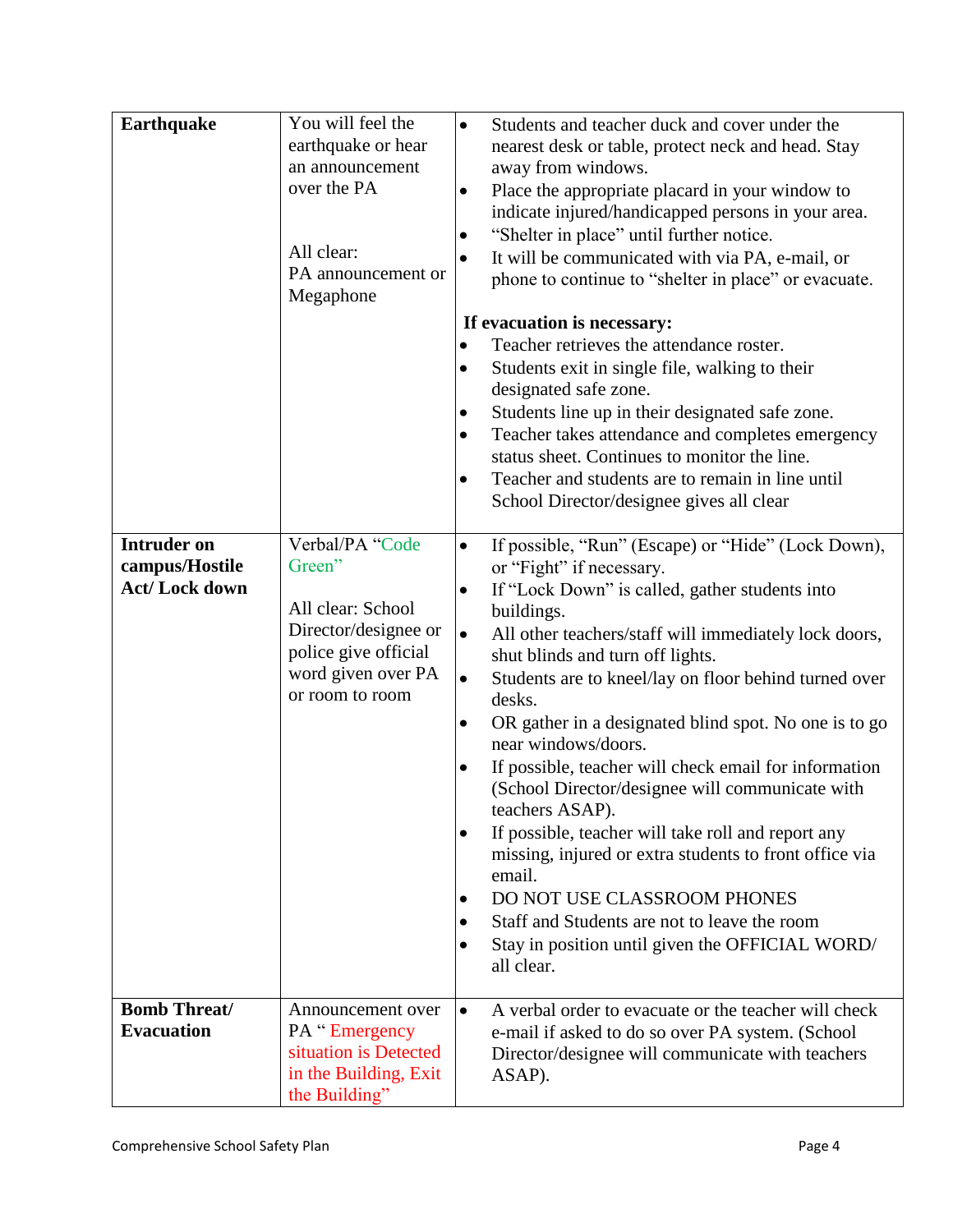|                                                                                                                                                                      | All clear: PA or<br>Megaphone | If asked to evacuate, teacher retrieves attendance<br>$\bullet$<br>roster.<br>Students exit in single file, walking to their<br>$\bullet$<br>designated safe zone.<br>Students line up in their designated safe zone.<br>٠<br>Teacher takes attendance and completes evacuation<br>status sheet. Continues to monitor the line.<br>Remain in designated safe zone until given further<br>$\bullet$<br>instruction.<br>Teachers may be instructed to move students to a<br>٠<br>secondary location. If this is the case, teachers are to<br>continue to monitor students until School<br>Director/designee gives all clear.                                                                                                                                                                                                                                                                                                         |
|----------------------------------------------------------------------------------------------------------------------------------------------------------------------|-------------------------------|------------------------------------------------------------------------------------------------------------------------------------------------------------------------------------------------------------------------------------------------------------------------------------------------------------------------------------------------------------------------------------------------------------------------------------------------------------------------------------------------------------------------------------------------------------------------------------------------------------------------------------------------------------------------------------------------------------------------------------------------------------------------------------------------------------------------------------------------------------------------------------------------------------------------------------|
| <b>Power</b><br><b>Outage/Utility</b><br><b>Failure</b>                                                                                                              |                               | Remain Calm.<br>$\bullet$<br>Stay in your seats to avoid injuries from moving<br>around.<br>Remain in classrooms until power is restored or<br>$\bullet$<br>School Director/designee gives further directions. If<br>this is the case, teachers are to continue to monitor<br>students until School Director/designee gives all<br>clear.<br>Classes will be cancelled in the event of rolling<br>$\bullet$<br>blackout or extended loss of water supply or<br>extended loss of air conditioning system.                                                                                                                                                                                                                                                                                                                                                                                                                           |
| <b>Fire Alarms</b><br>during the Passing<br><b>Period or Lunch</b><br><b>Always assume</b><br>that the fire alarm<br>is "real." Do not<br>call the office to<br>ask. |                               | <b>Teachers:</b><br>Go to the safe zone that you report to during the<br>previous class.<br>If possible, have your student roster with you and<br>$\bullet$<br>make it visible so that students will know where to<br>line up. If you are on your prep period, please be<br>prepared to report to the area of your previous class.<br>Make your students aware that you will not<br>necessarily have your room sign with you if you have<br>your prep after their period.<br>Bring your emergency status sheets with you to<br>$\bullet$<br>report any missing students.<br>You will be reporting any student who is not present<br>٠<br>at the emergency safe zone but who was present<br>during your class in the previous period.<br>If students from your next period class are already in<br>(or near) your room, you can take them with you and<br>report them as "extra students" on your sheet. Use<br>your best judgment. |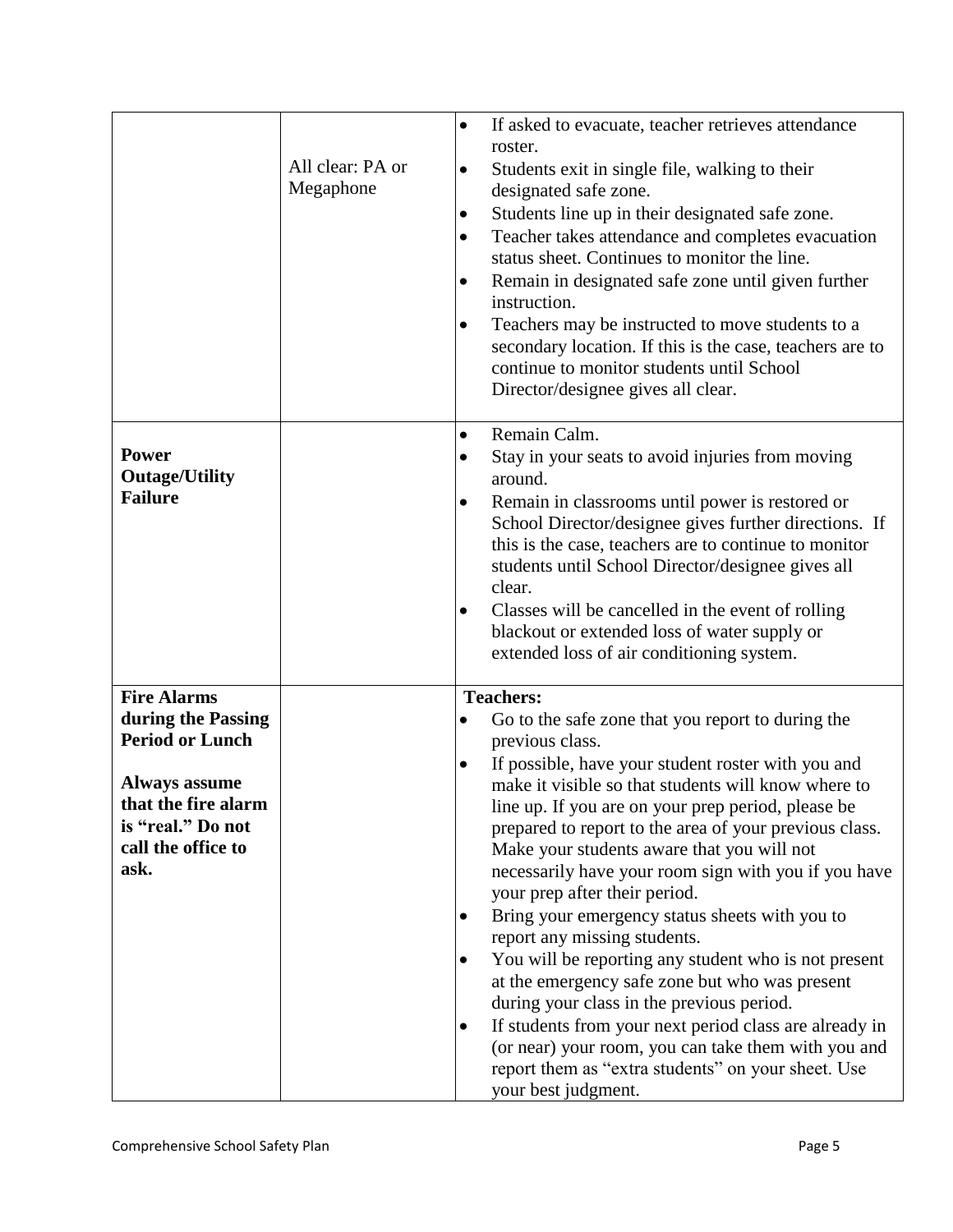|                                                        |                                                                                                                                                        | <b>Students:</b><br>When students hear the fire alarm, they must go<br>immediately to where their previous class would line<br>up.<br>Students should walk, not run to their safe zone.<br>Students should find their teacher from the previous<br>$\bullet$<br>class. The teacher may have the room sign visible<br>and students should line up behind him/her.<br>Teacher takes attendance, fills out status sheet and<br>$\bullet$<br>monitors the line.<br>Teacher and students are to remain in line until<br>$\bullet$<br>School Director/designee gives all clear.<br>When cleared, students will report to their next<br>period. |
|--------------------------------------------------------|--------------------------------------------------------------------------------------------------------------------------------------------------------|------------------------------------------------------------------------------------------------------------------------------------------------------------------------------------------------------------------------------------------------------------------------------------------------------------------------------------------------------------------------------------------------------------------------------------------------------------------------------------------------------------------------------------------------------------------------------------------------------------------------------------------|
| <b>Lock-Down</b><br>between Periods<br>or during lunch | Verbal<br>announcement over<br>PA "Code Green"<br>All clear: School<br>Director/designee or<br>police give official<br>word over PA or<br>room to room | All students and staff should get into any of the<br>$\bullet$<br>nearest open buildings —immediately! Follow the<br>normal lock-down procedures once inside.<br>If staff or students cannot get into building,<br>$\bullet$<br>immediately seek shelter behind buildings, parked<br>cars (shelter behind the front wheel and keep head<br>down) and other barriers.                                                                                                                                                                                                                                                                     |
| <b>Shelter In Place</b>                                | Verbal<br>announcement over<br><b>PA</b><br>All clear: School<br>Director/designee or<br>police give official<br>word                                  | All students and staff should get into "Designated<br>٠<br>Safe Rooms."<br>Do not allow anyone to leave the Safe Room unless<br>٠<br>officially notified that it is safe to do so.                                                                                                                                                                                                                                                                                                                                                                                                                                                       |
| Hurricane,<br><b>Tsunami</b>                           | Verbal<br>announcement over<br><b>PA</b>                                                                                                               | Check for emergency phone and text messages. Tune<br>$\bullet$<br>in and listen to public emergency reports and<br>announcements<br>Ensure you have students' emergency contacts<br>٠<br>available.<br>If evacuation is necessary, identify what services and<br>٠<br>what information is critical: transportation of<br>students/staff, emergency contacts of students, First<br>Aid Kit, Red Emergency Backpack.                                                                                                                                                                                                                       |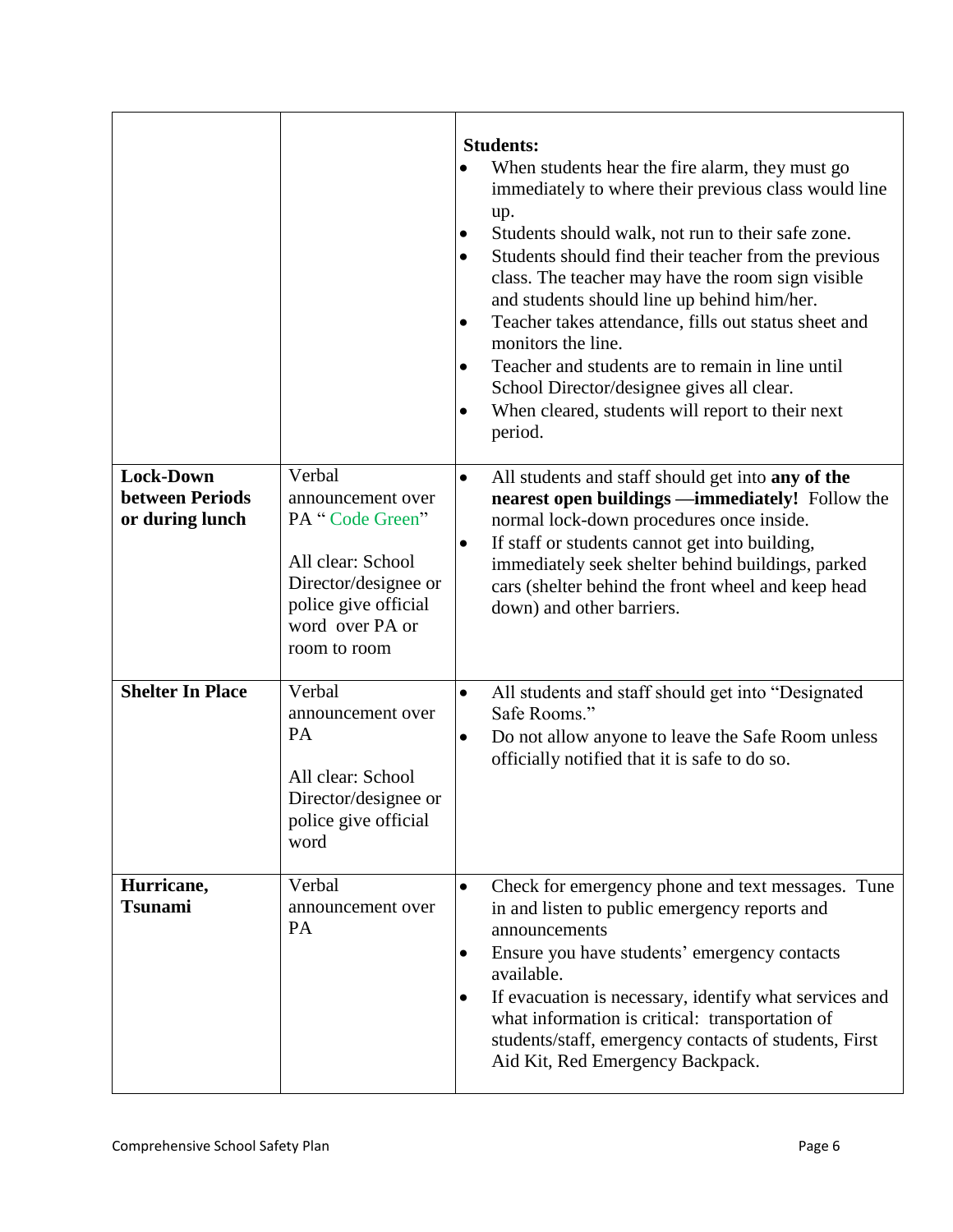| <b>Medical</b><br><b>Emergency</b> | Verbal<br>announcement over<br>PA "Medical<br><b>Emergency in Room</b><br>,, | Check the scene/situation to see if it is safe.<br>Check the person for consciousness and life<br>threatening conditions.<br>Call or have someone call 911 if needed.<br>Inform School Director ASAP of the situation.<br>Notify student's parents/guardian.<br>$\bullet$ |
|------------------------------------|------------------------------------------------------------------------------|---------------------------------------------------------------------------------------------------------------------------------------------------------------------------------------------------------------------------------------------------------------------------|
|------------------------------------|------------------------------------------------------------------------------|---------------------------------------------------------------------------------------------------------------------------------------------------------------------------------------------------------------------------------------------------------------------------|

## **Emergency Evacuation Status Check Sheet SAMPLE**

Please be prepared to give this form to an administrator or designated staff member minutes after you line up at your designated area.

Teacher: \_\_\_\_\_\_\_\_\_\_\_\_\_\_\_\_\_\_\_\_\_\_\_\_ Date: \_\_\_\_\_\_\_\_\_\_\_\_\_\_

Room  $\#$ 

# of students enrolled in the class \_\_\_\_\_\_\_\_\_

# of students present in class today \_\_\_\_\_\_\_\_

# of students present at this evacuation/drill \_\_\_\_\_\_\_\_\_\_

Names of students who are absent today:

| and the contract of the contract of the contract of the contract of the contract of the contract of the contract of |  |
|---------------------------------------------------------------------------------------------------------------------|--|

Names of students who are present today:

Names of students who did not cooperate during evacuation:

Names of students who lined up with you, but should have reported somewhere:

| Name of Student | Teacher they should have reported to |
|-----------------|--------------------------------------|
|                 |                                      |
|                 |                                      |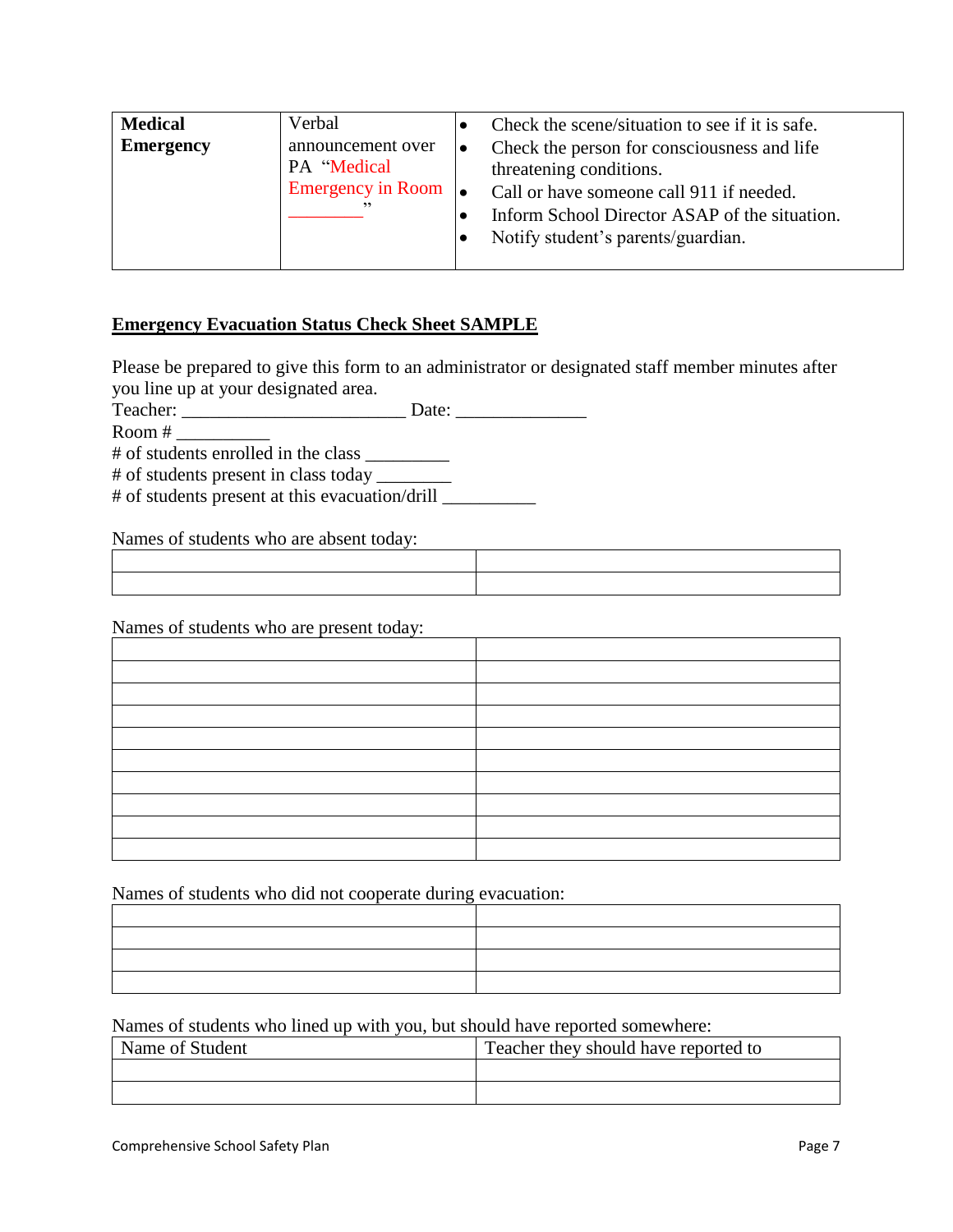#### **School Closure Plan**

School facilities may be closed due to a) Utility Failure (environmental services); b) Natural Disaster or other weather-related event; c) other Emergency Situation; or d) destruction of or damage to the school facility, rendering it un-inhabitable. The School Director or senior management staff will decide if other situations merit school closure.

Environmental services such as electricity and water are regarded as essential. If either service is discontinued for longer than a brief period, KCS will discontinue school operations for the day, and will release students and employees from the facility. In all cases, the School Director or senior management staff will make the final determination of essential services.

Natural Disaster can include earthquake, storm, tsunami, hurricane, or flood.

Other Emergency Situations can include: Fire, bomb threat, workplace violence, or chemical spills/releases.

#### **Closure Decision**

The School Director will make the final decision to close a school facility. In the event the School Director is unavailable, senior school management staff will make the decision.

## **Notification**

The School Director will coordinate the notification of parents, students and employees regarding the school closure. All reasonable efforts will be made to initiate notification as soon as the closure decision has been reached. The following communication methods will be used:

- School Phone/Email System: A text message or email will be distributed to parents, students and employees regarding the school closure.
- School website: Emergency messages and updates will be posted on the KCS website.
- Social media: Messages will be posted to KCS' Facebook and Twitter pages. Individuals do not have to sign up for Facebook or Twitter to view these pages; however, followers will receive instant updates in their newsfeeds.

If warranted, the School Director will also coordinate notification of the Department of Education regarding the school closure.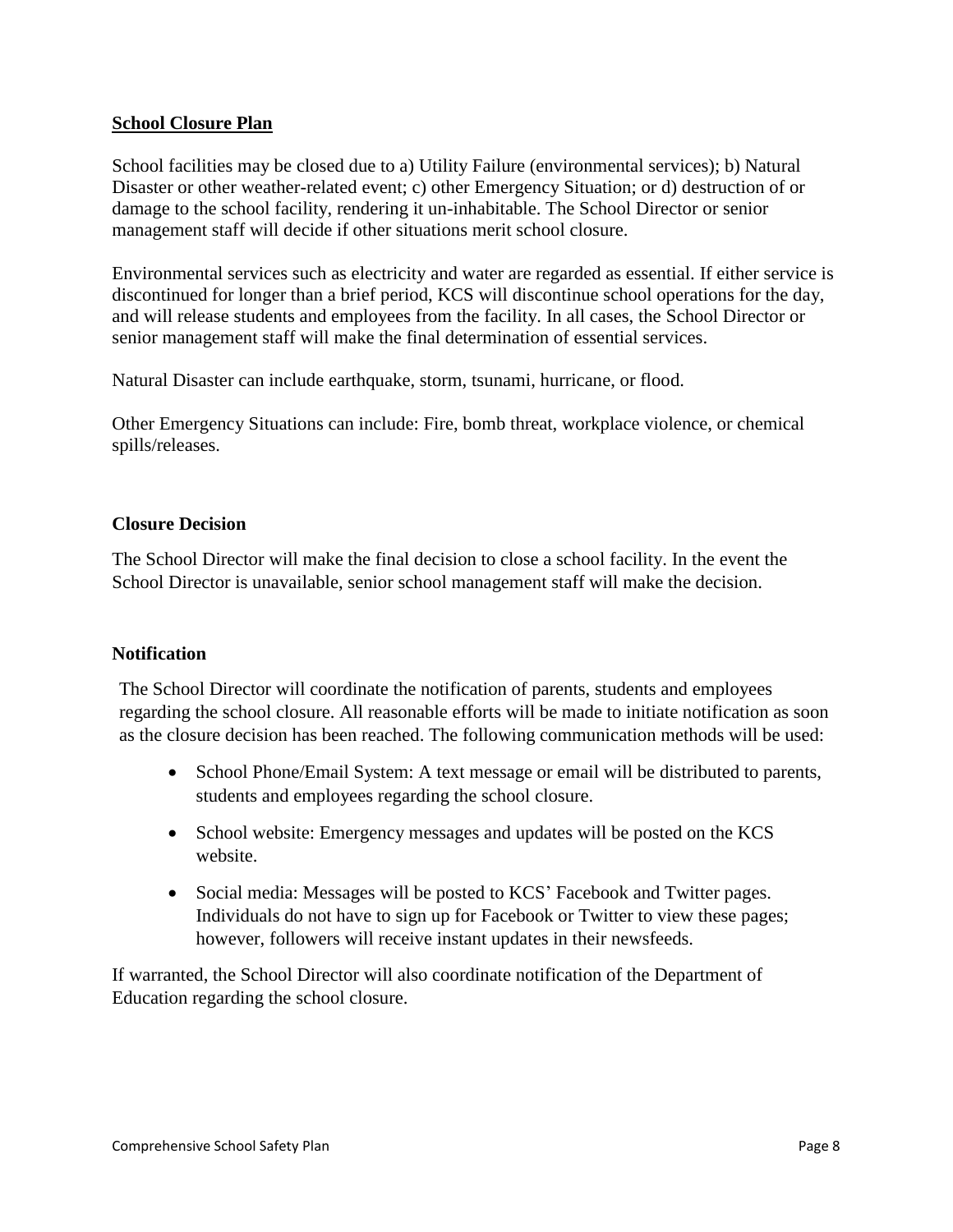#### **General Evacuation Procedures**

- 1. Evacuation Determination: The School Director or senior management staff will determine if an evacuation is necessary. If the situation is dire and immediate, such as in the case of a fire, any employee can alert others that an evacuation is necessary and start the process.
- 2. Notify all in building to evacuate by activating alarm (if available), intercom/paging system, or otherwise notifying personnel.
- 3. Abandon the area and begin evacuation procedures with a focus on safely evacuating all employees and students.
- 4. Occupants will move out of the facility as per the evacuation plan posted.

## **School Facility Closure Procedures**

- 1. The School Director or senior management staff is responsible for closing the school facilities when it has been deemed necessary.
- 2. To the extent possible, all KCS entrances will be locked when it has been determined that the facility is empty; and notices will be posted on entrance doors advising of the facility closure.
- 3. Once the facility has been closed, no student or personnel is allowed back into the facility until it has been re-opened.
- 4. The School Director or senior management staff will initiate communication to school personnel, parents and students when the facility has been re-opened. The school phone/email system, school website, and social media will be used to communicate information.

## **Training**

Training in school closure procedures is held annually so that KCS employees and students may make the safest exit possible from the facility.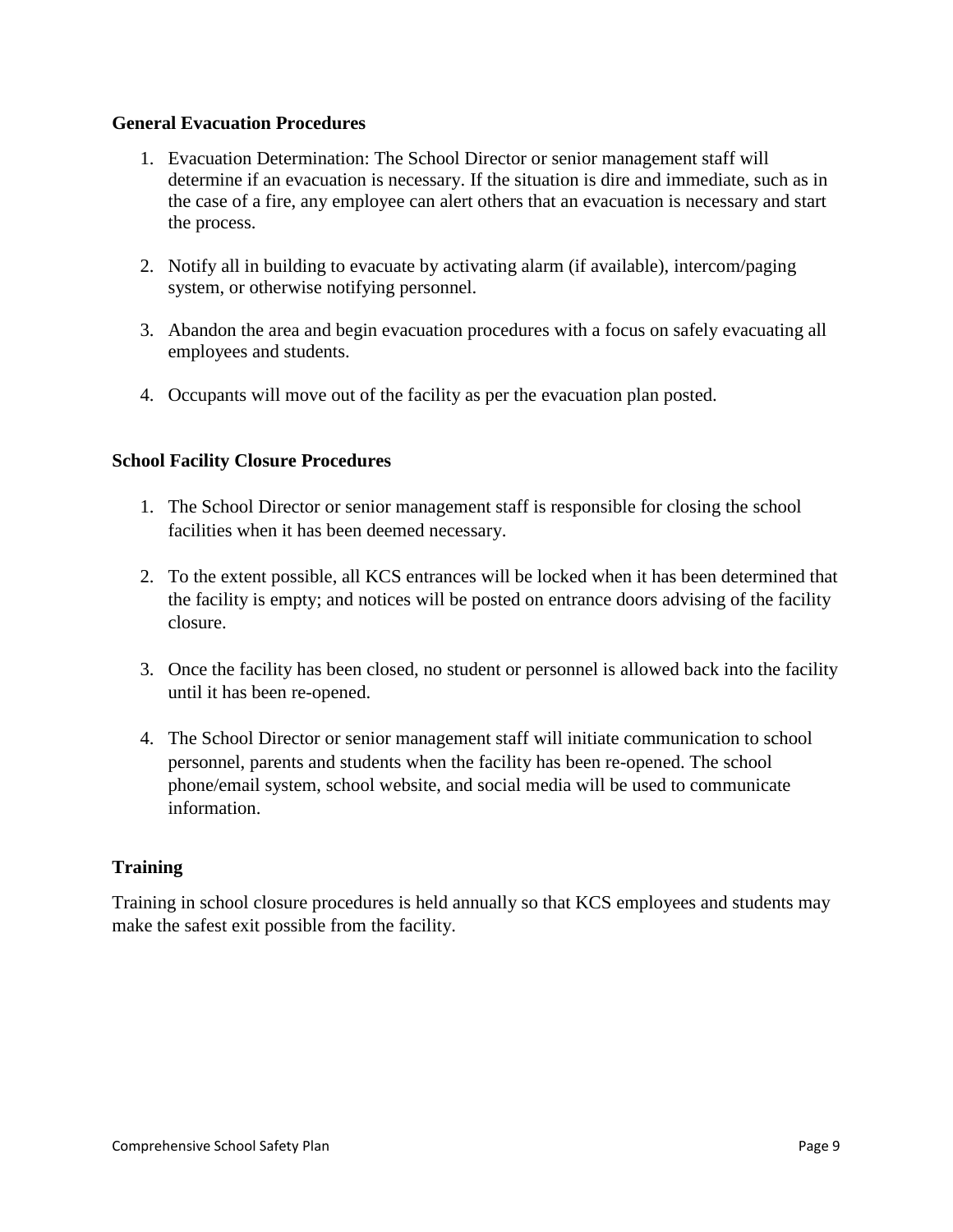## **Harassment/Hate-Motivated Behavior**

KCS maintains a strict policy prohibiting sexual harassment, unlawful discrimination, harassment and/or hate-motivated behavior because of:

- o Race
- o Color
- o Ethnic Group
- o Ancestry
- o National origin
- o Physical or mental condition
- o Medical condition
- o Marital status
- o Pregnancy
- o Age
- o Veteran status o Actual or
	- perceived gender or sexual orientation
- o Religion
- o Any other basis protected by law or regulation

## **Sexual Harassment Policy**

KCS is committed to providing an environment conducive to learning and fostering mutual respect and sensitivity among all members of our school community. Sexual harassment and any activity that interferes with this environment and/or undermines personal rights will not be tolerated.

Sexual harassment is illegal and includes unwelcome sexual contact, advances, pressure for sexual activity, obscene or suggestive remarks or jokes, verbal or written insults or abuse, display of explicit materials, and/or conduct which causes the recipient to feel discomfort or humiliation or that interferes with the recipient's performance, or creates and intimidating, offensive or hostile environment for the recipient. The unwelcome harassment includes contact by way of any technological tool, including but not limited to, email, instant messages, text, digital pictures or images or website postings (including blogs).

Violators of KCS sexual harassment policy shall be subject to disciplinary action, which may include expulsion.

All members of the KCS community are expected to respect the rights and sensitivities of others and exercise sound judgment in doing so. KCS endorsees and will enforce the right of everyone to participate fully in the life of the school without harassment.

#### **Bullying Policy**

**Bullying** shall mean the unwelcome verbal, written or physical conduct directed at a student by another student that has the effect of:

- 1. Physically, emotionally or mentally harming a student;
- 2. Damaging, extorting or taking a student's personal property;
- 3. Placing a student in reasonable fear of physical, emotional or mental harm;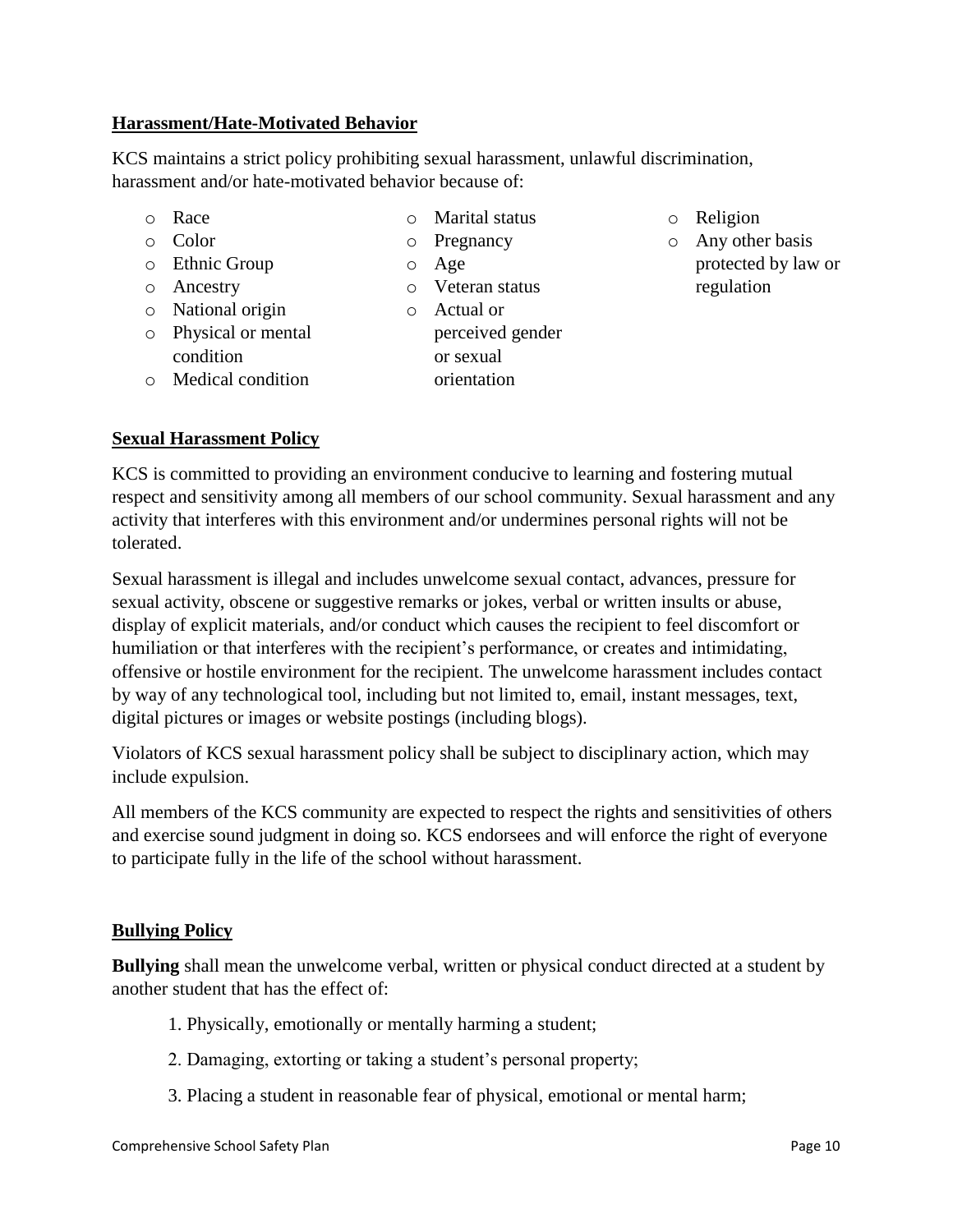4. Placing a student in reasonable fear of damage to or loss of personal property; or

5. Creating an intimidating or hostile environment that substantially interferes with a student's educational opportunities.

**Cyberbullying** is bullying that takes place using electronic technology. Electronic technology includes devices and equipment such as cell phones, computers, and tablets as well as communication tools including social media sites, text messages, chat, and websites. Students must comply with Internet Usage Policy as noted in the Student Handbook.

Examples of cyberbullying include posting mean text messages or emails, spreading rumors by email or posting them on social networking sites, and posting embarrassing pictures, videos, or fake profiles.

**Verbal bullying** is saying or writing mean things and includes, but is not limited to teasing, name-calling, inappropriate sexual comments, taunting, and threatening to cause harm.

**Social bullying**, sometimes referred to as relational bullying, involves hurting someone's reputation or relationships. Examples include leaving someone out on purpose, telling other children not to be friends with someone, spreading rumors about someone, and embarrassing someone in public.

**Physical bullying** involves hurting a person's body or possessions. Physical bullying includes hitting, kicking, pinching, spitting, tripping, pushing, taking or breaking someone's things, and making mean or rude hand gestures.

All forms of bullying are unacceptable and should be reported to school personnel and reviewed by the School Director. To the extent that such actions are disruptive of the educational process of KCS, offenders shall be subject to appropriate staff intervention, which may result in administrative discipline.

The term "bullying" and "cyber bullying" shall not be interpreted to infringe upon a student's right to engage in legally protected speech or conduct.

## **Search Policy**

School lockers are the property of KCS and can be assigned for the convenience of students. Students are allowed to use only the locker they are assigned. KCS administration reserves the right as a public charter educational institution to search student lockers and cars as well as a student's personal self and property, if there is reasonable suspicion the student is in possession of contraband or items injurious to him or herself or others. Refusal to comply will result in immediate suspension with possibility of dismissal. Parents may not be consulted prior to such searches.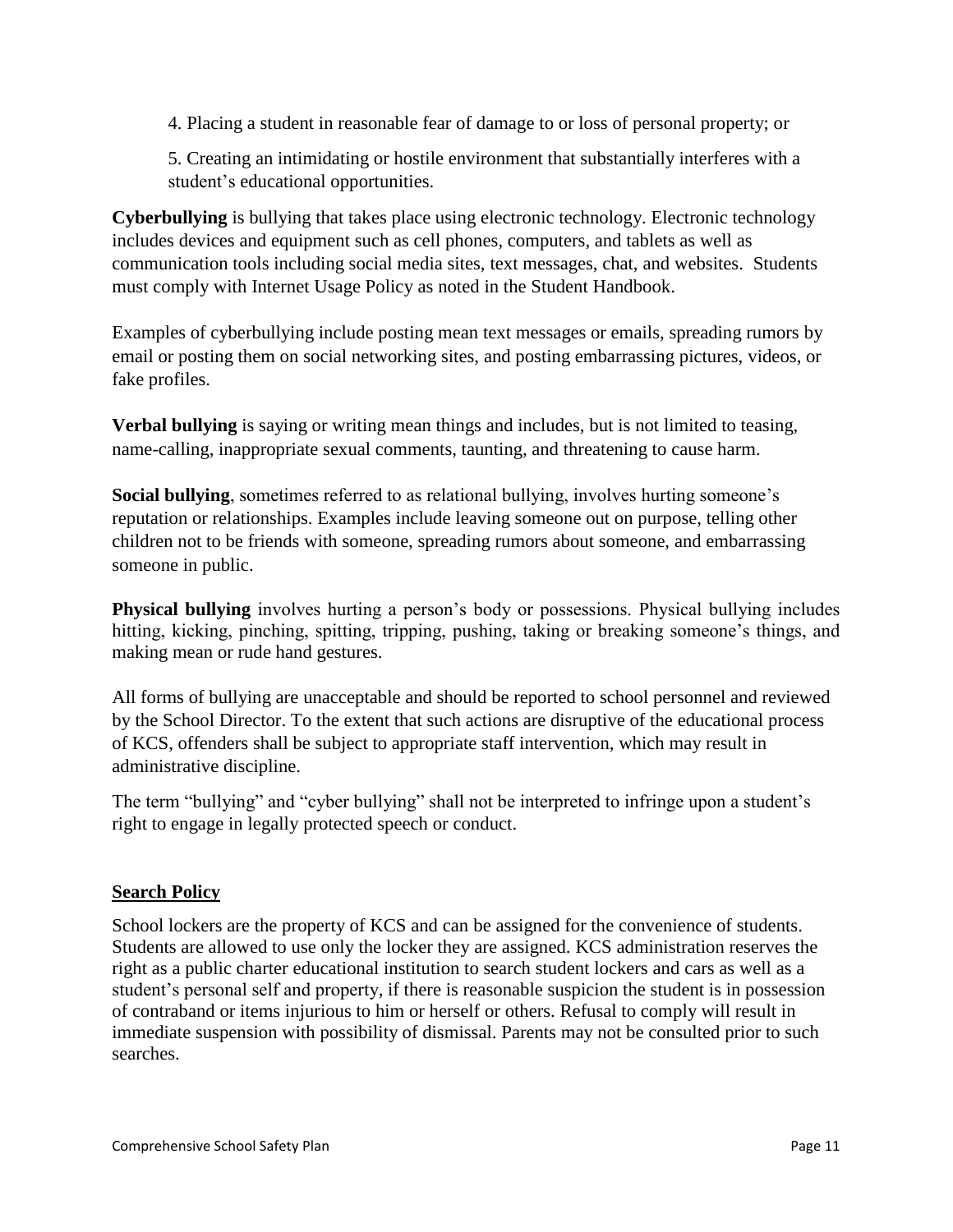## **Drug and Alcohol Testing Policy**

KCS also reserves the right to request a drug and alcohol test when there is reasonable suspicion that a student is involved with or under the influence of an illegal substance. Screening must be done within 4-6 hours of the request, or it will be considered a positive screening, and the student will be dismissed from school.

#### **Preparation and Response for Pandemic Outbreaks**

KCS is committed to creating and maintaining work environments free from diseases such as influenza, or other epidemic or pandemic events, which could create unhealthy conditions for the school, our students, and staff. The following guidelines are meant to assure essential functions of the school continue immediately prior to and during a pandemic event and to provide for the safety and well-being of our students and staff.

#### **Definitions:**

**Pandemic Event** or global epidemic is an outbreak of a communicable disease that severely affects people and is spread over an extensive geographical area as declared by the World Health Organization (WHO).

**Pandemic influenza** refers to a worldwide outbreak of influenza among people when a new strain of the virus emerges that has the ability to infect humans and to spread from person to person. During the early phases of an influenza pandemic, people might not have any natural immunity to the new strain; so the disease may spread rapidly among the population. A vaccine to protect people against illness from a pandemic influenza virus may not be widely available until many months after a pandemic begins. Pandemics can vary in severity from something that seems simply like a bad flu season to an especially severe influenza pandemic that could lead to high levels of illness, death, social disruption and economic loss. Some examples of diseases may include:

- **COVID-19 (Corona Virus)** Coronavirus disease 2019 is an infectious disease caused by SARS-CoV-2, a virus closely related to the SARS virus. The disease is the cause of the 2019-20 coronavirus outbreak. It passes from one person to others via respiratory droplets produced from the airways, often during coughing or sneezing.
- **H1N1 Influenza** (Swine Flu) is a respiratory disease of pigs caused by type A influenza virus that causes regular outbreaks in pigs. People do not normally get swine flu, but human infections can and do happen. Swine Flu has been known to transit through human to human contact.
- **Avian flu** (AI) is caused by influenza viruses that occur naturally among wild birds. Low pathogenic AI is common in birds and causes few problems. Highly pathogenic H5N1 is deadly to domestic fowl, can be transmitted from birds to humans, and is deadly to humans.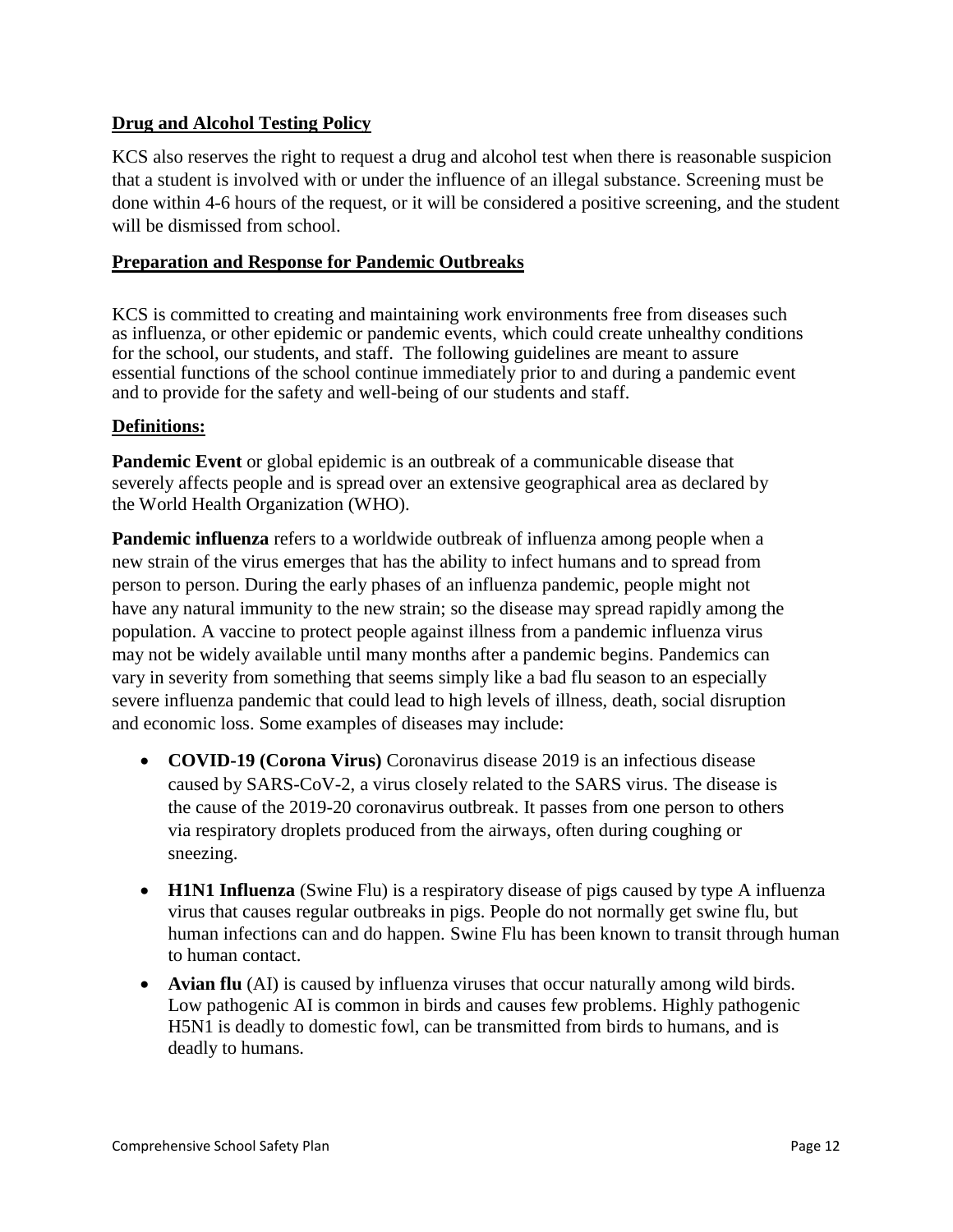## **Management of Pandemic Illness at KCS:**

KCS will work to try to prevent entry of disease into KCS facilities. Students, faculty and others all have a role to try minimize the transmission of the virus, including conscientious handwashing or use of alcohol-based gels if soap and water are not available. It is generally encouraged that students and staff have general personal health supplies readily available for their use.

- Disease warning notices may be posted at Goodwill facility entry points to advise students, families, staff, vendors, and visitors not to enter if they have symptoms consistent with the pandemic illness.
- Pandemic Illness prevention educational materials (e.g., "Cover your Cough", etc.) may be available and posted on bulletin boards or delivered to employees through other means.
- Magazines and newspapers may be removed from waiting rooms and common areas located at or before entrances to a facility to assist in containing the spread of germs.
- Hand sanitizers may be made available where there is a high frequency of contact between people.
- Social Distancing: The school may implement social distancing strategies as necessary. These strategies could include the following:
- All students and employees showing active symptoms may be required to stay home.
- The school may limit in person and close contact and instead use other means of electronic communication such as the internet, telephone, conferencing to conduct classes or meetings. Staff may be offered work from home scheduling.
- Non-essential gatherings, or school activities may be canceled or postponed.
- Lunch Practices: The school may stop selling food/drinks to students.
- Social Areas: Students may be asked to not congregate in hallways, lunchrooms or other areas where people usually socialize.
- Social Practices Students/Staff should avoid shaking hands, high fives, and other personal contact. Consider holding meetings via telephone or internet.
- Recreation Practices: The school may avoid recreational or other leisure classes, or field trips where there might be contact with infectious persons.
- Practice appropriate hygiene. Cover your nose and mouth when sneezing or coughing. Wash your hands regularly. Avoid touching eyes, nose and mouth.
- Practice good health habits. Get plenty of sleep, be physically active, manage your stress, drink plenty of fluids and eat nutritious foods.

## **General Management of a Pandemic Illness at KCS**

KCS prepare for a reduced workforce in the event of a pandemic event. KCS may designate key and essential members and have a back-up plan ready to maintain the school's essential functions.

During a pandemic event, KCS may change school hours and schedules to minimize contact as needed. This may include staggered schedules, classes online, or other means deemed appropriate by management.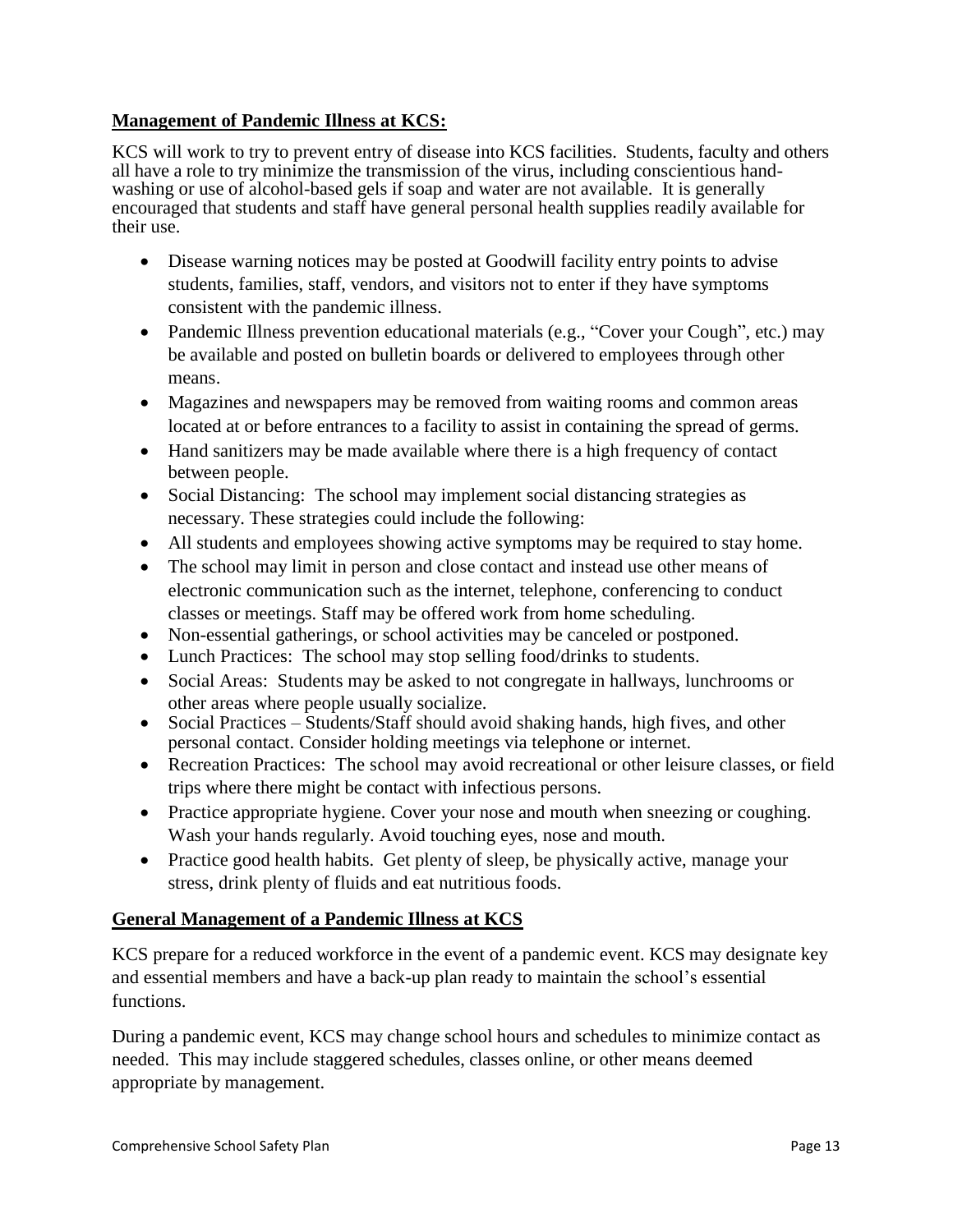KCS maintains the right to prohibit students and employees from working at the school KCS retains the right to close facilities as needed. This is to limit the spread of the outbreak. This could result in employees being placed on unpaid work furlough during the facility closure.

FMLA protects eligible employees who are incapacitated by a serious health condition or who have to care for an eligible family member who is incapacitated by a serious health condition. Leave taken by an employee for the purpose of avoiding exposure to a serious health issue may not be protected under FMLA, this will be handled on a case by case basis.

During a pandemic event, employees who are not ill but refuse to come to work when the action is not approved by their supervisor may be subject to discipline.

#### **Management of KCS Students or Staff Who are Showing Signs of a Pandemic Illness**

During a pandemic event, if a student or employee exhibits symptoms of the current illness, several guidelines will be used. Employees may be eligible for FMLA. Employees should consult with the Human Resource Department for information regarding their personal status.

If a student or employee show signs of the pandemic illness while at school, they should let their teacher/supervisor know immediately.

The ill student/employee should avoid personal contact with others at the school. If outside the school day, students/employees should manage the notification process to their teachers /supervisor over the telephone or by email.

If the ill student or employee does have symptoms that match the symptoms of the current pandemic, they may be considered a "suspect case." The student/employee may be directed to leave the school campus and instructed to promptly seek medical attention. The ill student / employee may be required to provide a fitness of duty certification in order to return to work.

## **Personal Protective Equipment (PPE)**

If the school issues Personal Protective Equipment to students/employees, it is required that the PPE must be used or worn, or they could be subject to disciplinary action, including not allowed on the school campus. Some examples of PPE to prevent the spread of a pandemic illness are: Gloves, Face or Surgical Masks, Protective Eye Wear, or other types of PPE.

## **School Closures:**

KCS reserves the right to close school facilities on a case by case basis. In the event that a closure is necessary, the School Director will determine whether to close the facility. The school may be closed for a deep-cleaning or as a means to implement social distancing to prevent further spread of disease.

#### **School and Personal Travel Notifications During a Pandemic**

During a Pandemic Illness event, there may be certain geographic areas for which travel restrictions exist. These may be areas that are a hot-spot for the illness, and which government has issued notification of travel restrictions.

KCS reserves the right to cancel all non-essential travel. Additionally, students and employees are required to notify the School Director of any personal travel into a government travel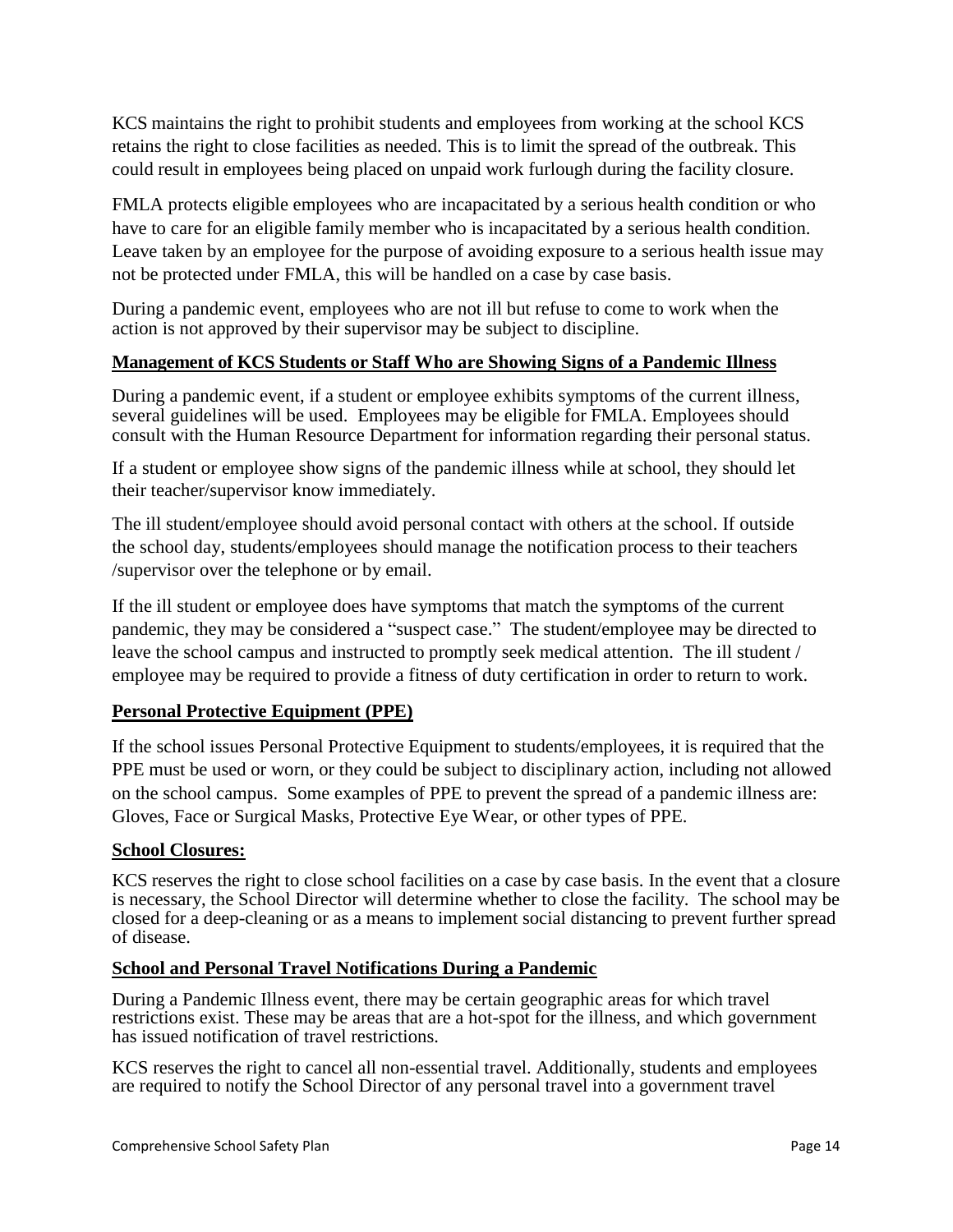restricted area. KCS reserves the right to direct students/employees to self-monitor (including restrictions of coming to campus) for a period of time if necessary.

## **Contact with Vendors, Visitors, Others on Campus**

Anyone at KCS facilities who exhibits symptoms, or notifies KCS of symptoms of the pandemic illness may be instructed to leave campus immediately. Measures will be taken to minimize the contact between the individual and the rest of the school.

## **Essential Staff**

All KCS Staff should remain available for work and understand their continued responsibilities for school operations in the event of a pandemic event. The School Director r will maintain the role of Pandemic Coordinator and will be responsible for taking the lead to prepare for and respond to the pandemic. Other staff, as directed, may be directed to assist during times of a pandemic.

#### **Communication**

In the event of a pandemic, a communication may go out to all KCS students/families and staff informing them of the current status of the pandemic and what the agency procedures are to prepare for the pandemic and what to do in the event of a pandemic. Communication on the current status of the pandemic and the agency response is the responsibility of the School Director.

KCS will work with local, state, and federal agencies, including the State Department of Education to ensure that the proper procedures are followed to ensure the safety of students and staff. Communication on these efforts may be distributed through email, internet, newsletter, meetings, telephone or any other appropriate form of communication.

## **Discipline Policies and Practices**

KCS promotes a safe, positive learning environment where students are empowered to become decision – makers, lifelong learners and responsible productive citizens. Student conduct shall reflect consideration for the rights and privileges of others, and cooperation with all members of the school community is expected.

The School Director or teacher may utilize discretion when determining the final consequence for the disciplinary situations. Consequences may vary based on severity and circumstances of the violation. Repeat offenses of disciplinary actions can result in non-compliance letters or dismissal. The student may be suspended or put up for expulsion for:

- Sexual harassment
- Bullying, including but not limited to, bullying committed by means of an electronic act directed specifically toward a pupil or school personnel
- Possession of or use of alcohol, drugs/drug paraphernalia
- Any other behavior that violates school policy.